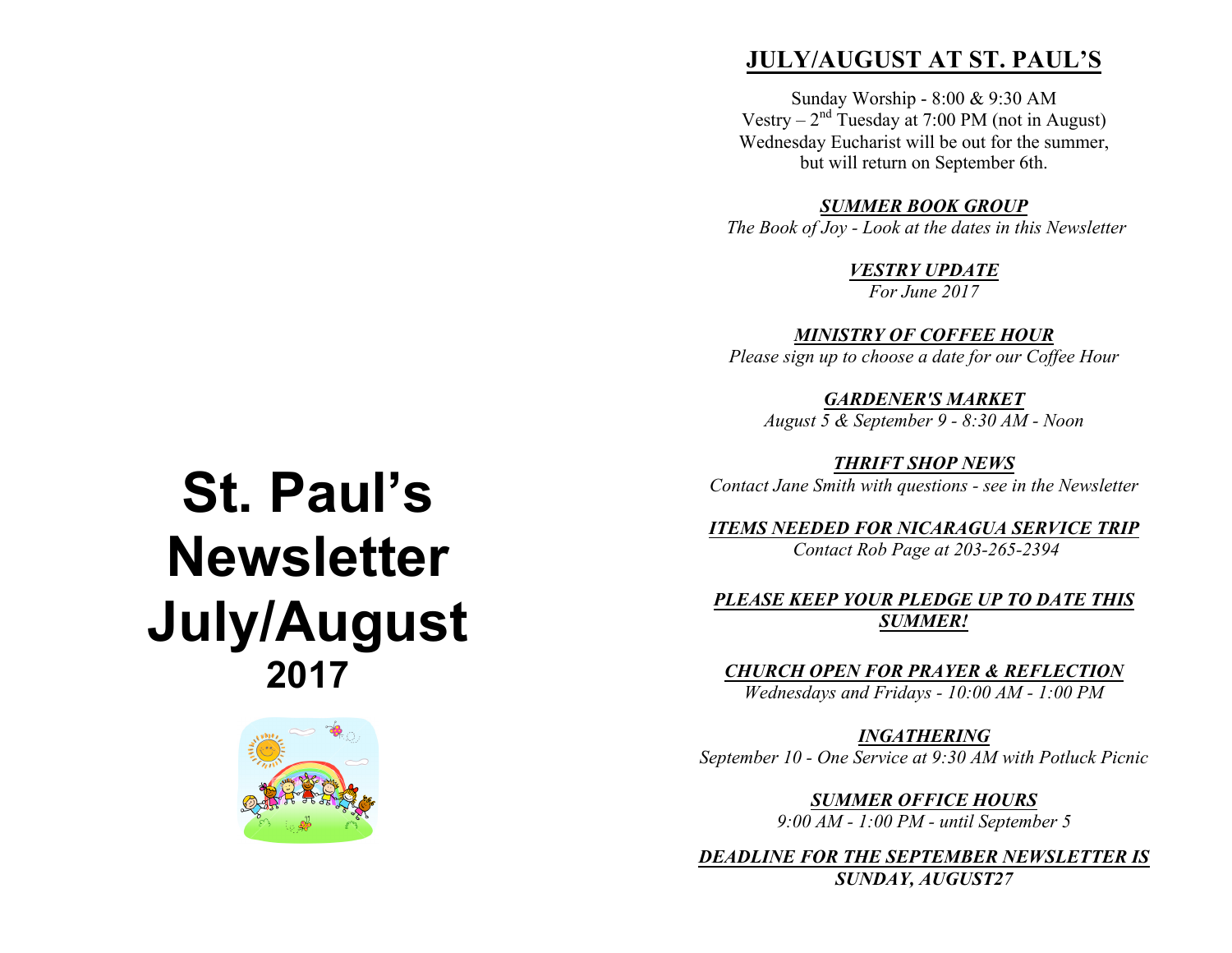Dear Companions in Christ,

I'm both sad and delighted to share Debi Page's letter of resignation as parish secretary effective August 25. (You can read it yourself on the following page.)

I'm sad for us as a community to lose her deep knowledge of the workings of this parish. I'm sad for visitors to the office who won't be greeted by her quiet, caring presence. And I'm personally *very* sad to be losing a daily companion and partner in ministry.

On the other hand, I'm delighted to have had the opportunity to work so closely with Debi all these years. I'm delighted that she's moving on to a new and exciting position at which she's guaranteed to excel! And that she'll continue as a vital member of St. Paul's.

Stay tuned for news of a parish-wide opportunity to thank Debi for her service. Pray for her -- and for us as a parish as we seek to call a new parish secretary. A search advisory committee is now being formed; please let me know if you have any interest in serving on it.

#### Faithfully, **Dee Anne+**

P.S. As of this writing, we're also looking to hire a new **Director of Religious Education** (paid, part-time during the school year) AND a **Nursery Care Provider** (paid, Sunday mornings only). Please give some thought and prayer to these positions too -- and encourage anyone who might be a good candidate to be in touch with me ASAP.

To the St. Paul's Parishioners,

This letter is to inform you of my resignation from the Parish Secretary's office, effective August 25, 2017. I was recruited for a job which I could not turn down. My new position is "Grandma" and I will be working for Samuel R. Golschneider while his parents go to work.

It has been a joy and privilege to work with those who also work here at St. Paul's, and as well with parishioners, newcomers, visitors, friends and many more.

Thank you for the opportunity to have served in this important ministry, for 14 years plus, in our parish. I will, of course, continue to be a member of St. Paul's Episcopal Church.

Faithfully yours,

Deborah Mansfield Page

*And now these remain: faith, hope and love. But the greatest is love.* 

**Summer Joy**! This summer's book group is reading **The Book of Joy** by the Dalai Lama and Desmond Tutu. The first gathering of the afternoon session will be Wednesday, July 5 at 12:00 noon in the (air conditioned!) purple classroom; the first session of the evening group will be Wednesday, July 5 at 7:00 PM hosted by Amy Foster (301 North Main Street, Wallingford). Choose whichever fits your schedule -- please signup on the list on the easel if you've not already done so. Read the Prologue and "Day One", if possible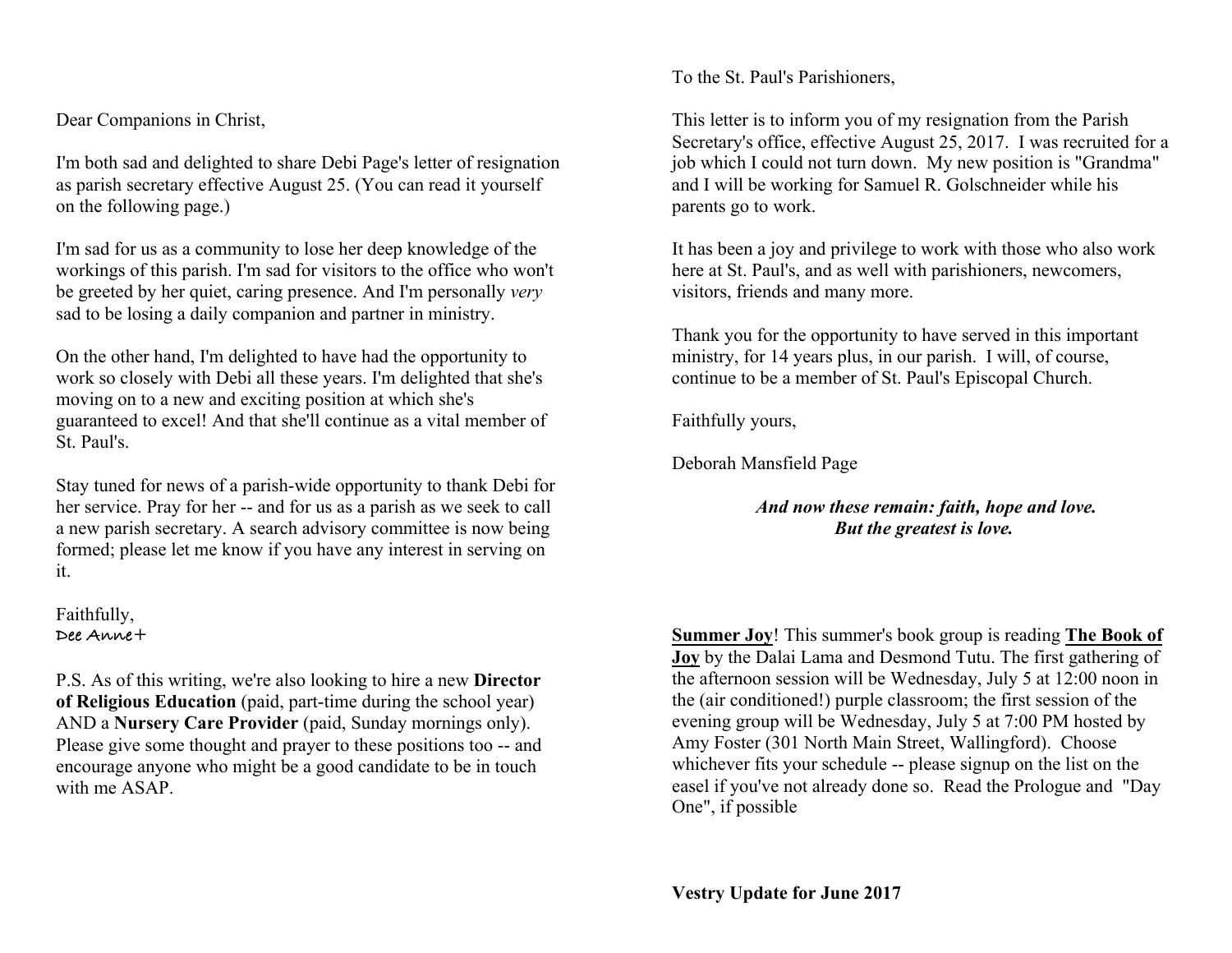The minutes from May's meeting were reviewed and approved with minor editorial revisions indicated by Kathy. The treasurer's report for May was reviewed and approved as submitted. We received the audit report for 2015 from our auditor, Donna Corey. It was accepted and will be forwarded to ECCT. Specific recommendations relating to our procedures will be discussed at July's meeting. The Vestry also voted to hire donna for the 2016 audit which should be completed this summer.

From the Vestry's walk in the neighborhood last fall, Linda Daley has volunteered to spearhead an event to thank Wallingford first responders.

Updates were provided from liaisons to the following committees: **Christian Formation:** 2 candidates for the DRE position are being interviewed the week of June  $19<sup>th</sup>$ .

**ECCT:** the SC Region will hold a meeting and picnic on June  $24<sup>th</sup>$ from 10:00 – 1:00 at Trinity Church in Seymour. This will also be an opportunity to meet the newly appointed part time director for the district.

**Property:** A new hot water heater was installed on an expedited basis as the old one had sprung a leak. The main use is for the nursery school and is a requirement for it to continue operation. We are exploring adding a railing up the stairs to the altar to assist choir members and others who may need to process up to or approach the altar. Chuck Maynard will build a rough prototype to see what is may look like. Finally, we executed a 3-year extension to our current contract for elevator maintenance that includes 24 hours emergency coverage.

**Sacred Trust**: 6 honorariums were approved for Emily Blau, Christine Geis, Casey Winberg, Ryan Cosgrove, Katelyn Earley, and Andrew Peterson to apply towards their pursuit of a higher education degree.

Outreach requests approved were:

• \$2750 for scholarships for Nursery School families in need;

- \$1000 for Berkeley Divinity School and \$2000 for Union Theological Seminary;
- \$300 to SCOW for the Mariachi Band's performance at the rice and beans dinner in May to be used as an education grant;
- \$1250 for Devin Napoli to participate in a Dominican Republic mission trip.

The date for our In-Gathering Sunday and parish picnic has been set for September  $10^{th}$ .

Your wardens, Chuck Maynard & Gene Gervais



**The Ministry of Coffee Hour** *--* The opportunity to spend time together breaking bread in an informal setting after church is an important form of ministry. As the regular coffee hour rotation has ended, we now begin weekly sign-ups. The list for the next few weeks is posted on the easel so please choose a date that works for you. As we're heading into the warm weather*, lemonade and iced tea is fine* - hot beverages strictly optional. *In addition, we're looking for someone to serve as Coffee Hour Coordinator for next year.* Thanks to everyone who has signed up so far.

#### **Items Needed for Nicaragua Service Trip**

If you have digital cameras or GPS units that you are no longer using, please consider donating them to El Porvenir. Any items donated will be brought to Nicaragua during the service trip in July. Contact Rob Page with any questions.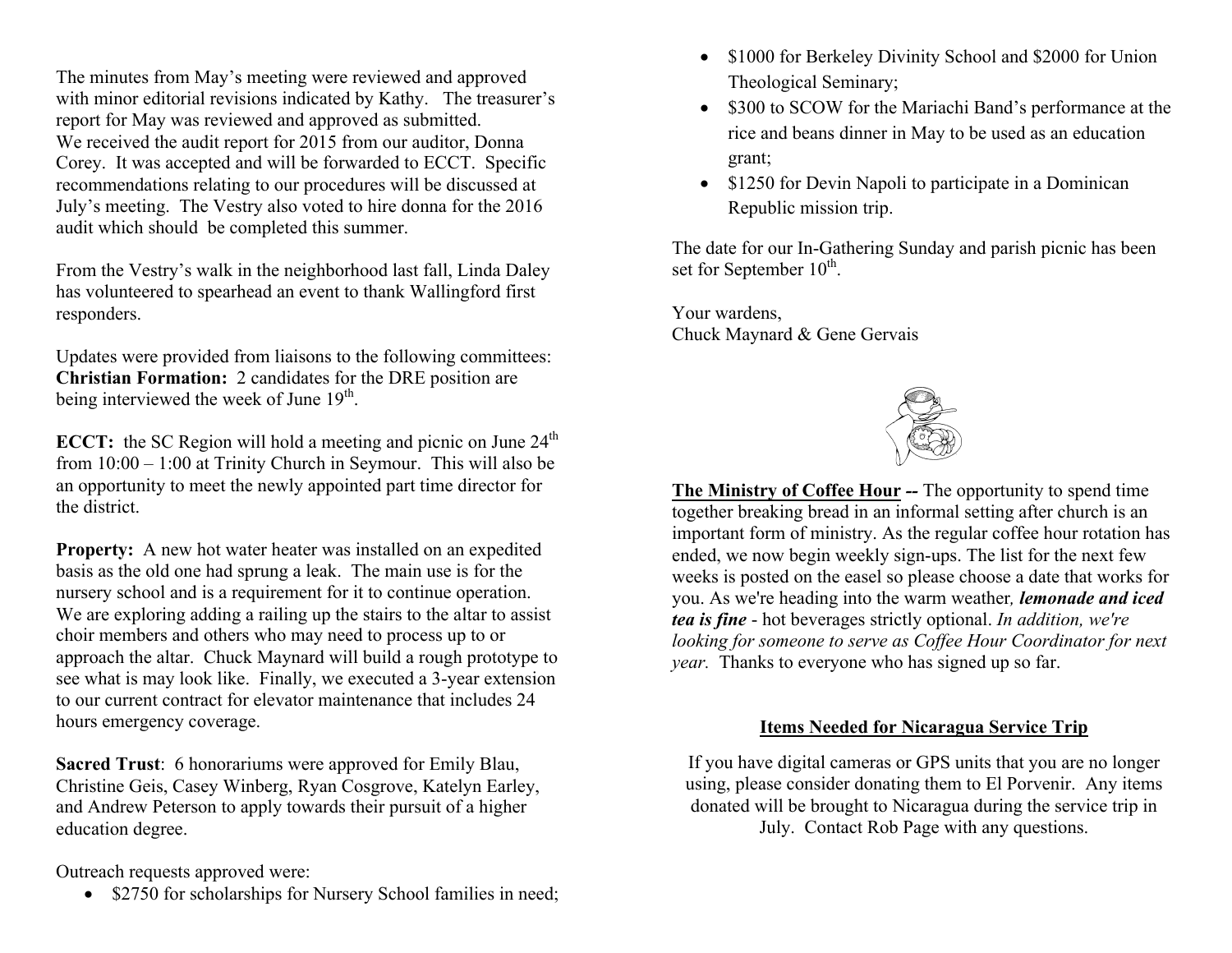## **Thank you!**

Thank you to everyone who provided food items and monetary donations and to those who helped make sandwiches on June 11. We were originally planning to bring the food to Chapel on the Green in New Haven, but we had to change plans and deliver the food to the Catholic Worker house in New Haven instead. The 100 sandwiches we made, along with fresh fruit, chips, and desserts people donated were much appreciated by the folks at the Catholic Worker! We hope next year to participate in Chapel on the Green. Meanwhile, thanks to the many people who helped out with this year's project! - Amy Foster

#### **Gardener's Market**

Saturday, August 5 and Saturday, September 9 on the green by the railroad station. Volunteers are needed, any time between 8:30 AM - noon, to hand out St. Paul's tote bags.

#### **Ingathering: Sunday, September 10**

Save this date for a combined 9:30 service followed by a potluck parish picnic. In addition to music, games and other events. Lots of good reasons to be together supporting one another as we kick off a new year of love and service.

#### **Celebrate Wallingford**

Saturday, October 7 and Sunday, October 8. St. Paul's will have a booth in front of the church. Volunteers are needed to hand out St. Paul's tote bags and informational flyers.  $11:00$  AM - 5:00 PM

#### **Churches on Main Progressive Dinner**

Saturday, October 14 - 5:30 - 8:30 PM More information to coming!

#### **Summer Office Hours:**

The Parish Office will be open from 9:00 AM until 1:00 PM, Tuesday through Friday, beginning on July 5. Regular office hours will resume after Labor Day.

## **Healing Prayer**

The Healing Prayer Group began studying the meaning of Healing Prayer, meeting monthly, one year and a half ago. We have been studying Jesus' Healing from the Bible, experiencing many types of meditation, using intercessory prayer for others throughout the month, and engaging in Healing Prayer for each other.

We have grown together in our connection to God, and are centered in prayer. We offer ourselves as channels through prayer for God's healing power -- whether it be physical, spiritual or emotional. You will be able to request Healing Prayer for yourself or others, for whom you feel their need. We will be offering this ministry at both services, and will announce the starting date in the near future.

For more information, please contact Vivian Horvath, Stephanie Crump or the Rector.

## **THRIFT SHOP**

A special THANK YOU to all who have stepped up to help with the Thrift Shop. A number of new faces  $\sim$  GREAT!! It is only with your help that the shop remains a viable resource to the Church and Community.

Additional help with sorting and pricing on Monday mornings is always welcome. The "crew" is there from 9 - NOON. Stop by for an hour or two to help with this monumental job.

As for sales associates, we have some new faces which is FABULOUS! One parishioner brings her friend to assist - WONDERFUL!

HOWEVER - we are still in need of two, hopefully permanent, volunteers for the first Thursday of each month from 10 -1.

If you can help or have questions, contact Jane Smith.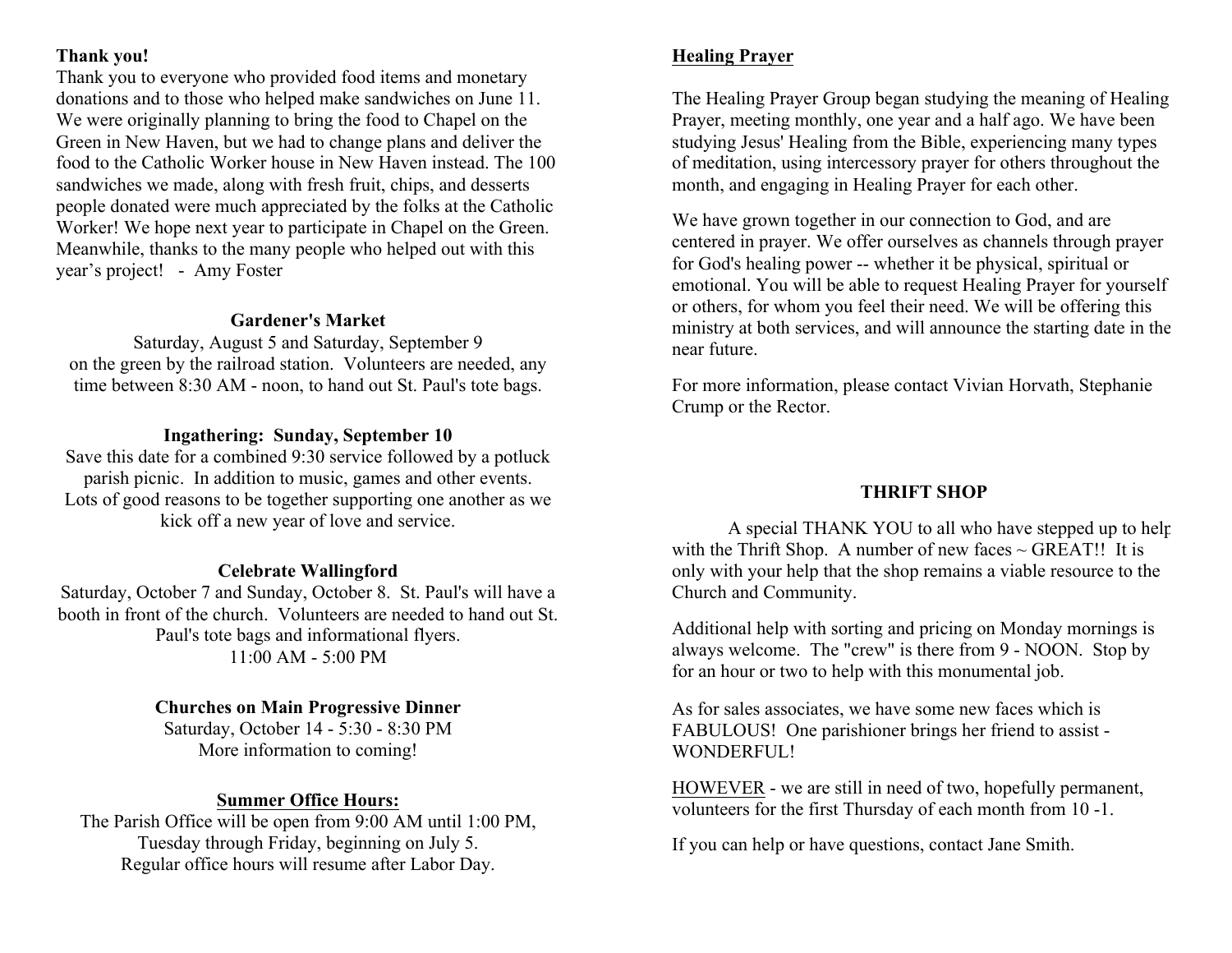#### *Parish Life*

#### *Baptism*

*June 11, 2017*

*Samuel Robert Golschneider, son of A. Michael Golschneider & Caroline Page Golschneider*

#### *Death*

*June 14, 2017*

#### *Robert Leroy Wachtelhausen*



The Sacrament of Holy Baptism will be celebrated on the following Feast Days: All Saints (November 12, 2017), and Epiphany (January 7, 2018) . Preparation for this celebration of Christian initiation includes a formal application and participation of parents and godparents in our Baptism Workshop and Rehearsal. Please direct any inquiries to the Rector at 203-269- 5050 or rector@stpaulswallingford.org.

#### **Church Open for Prayer & Reflection Wednesdays and Fridays - 10 AM-1 PM**

ALL are welcome to come and stay for as little or as much of the time as needed.

## **IS YOUR PLEDGE UP TO DATE?**

Many thanks to everyone who has kept their financial pledges timely. We're a bit behind for this time of the year, however, and need to catch up. Please do so! You are welcome to contact the Rector or Stewardship Chair, Ralph Nardi with any concerns or questions.

#### **GIFT TO ST. PAUL'S**

A painting of St. Paul's Church, done by local watercolor artist John Neff, will be received at the 9:30 AM service on Sunday, August 13, 2017. This painting is being donated by Susan Flisher Mau daughter, of our former Rector, The Rev. Leonard H. Flisher and his wife Mildred.

In 1973 John Neff was commissioned to create a painting of the church which was given as a parting gift to then Curate The Rev. Edward (Ned) Prevost and his wife Beverly. Artist Neff produced a "prototype" or "first draft" of the painting prior to the final watercolor painting that was presented to the Prevost's. This earlier painting is the one that remained with the Flisher family and is the one that will be presented to us.

Susan, and possibly her brother Christopher, will be at the 9:30 service on August 13th to present the painting. She has indicated to me that she very much hopes to see some of the people that she knew while growing up here at St. Paul's. Please mark this date on your calendars. Your presence will be much appreciated.

Jane Smith

#### **Readers – Ushers – Crucifers – Acolytes – Chalice Bearers!**

Please check your schedules for services and times you are serving. If you are unable to fulfill your obligation, please obtain a substitute for yourself! If you would also inform the parish office of any changes it would be greatly appreciated! Thank you.

**Please advise us of - change of address or telephone numbers - illness, hospitalizations, deaths - requests for baptisms, weddings, etc**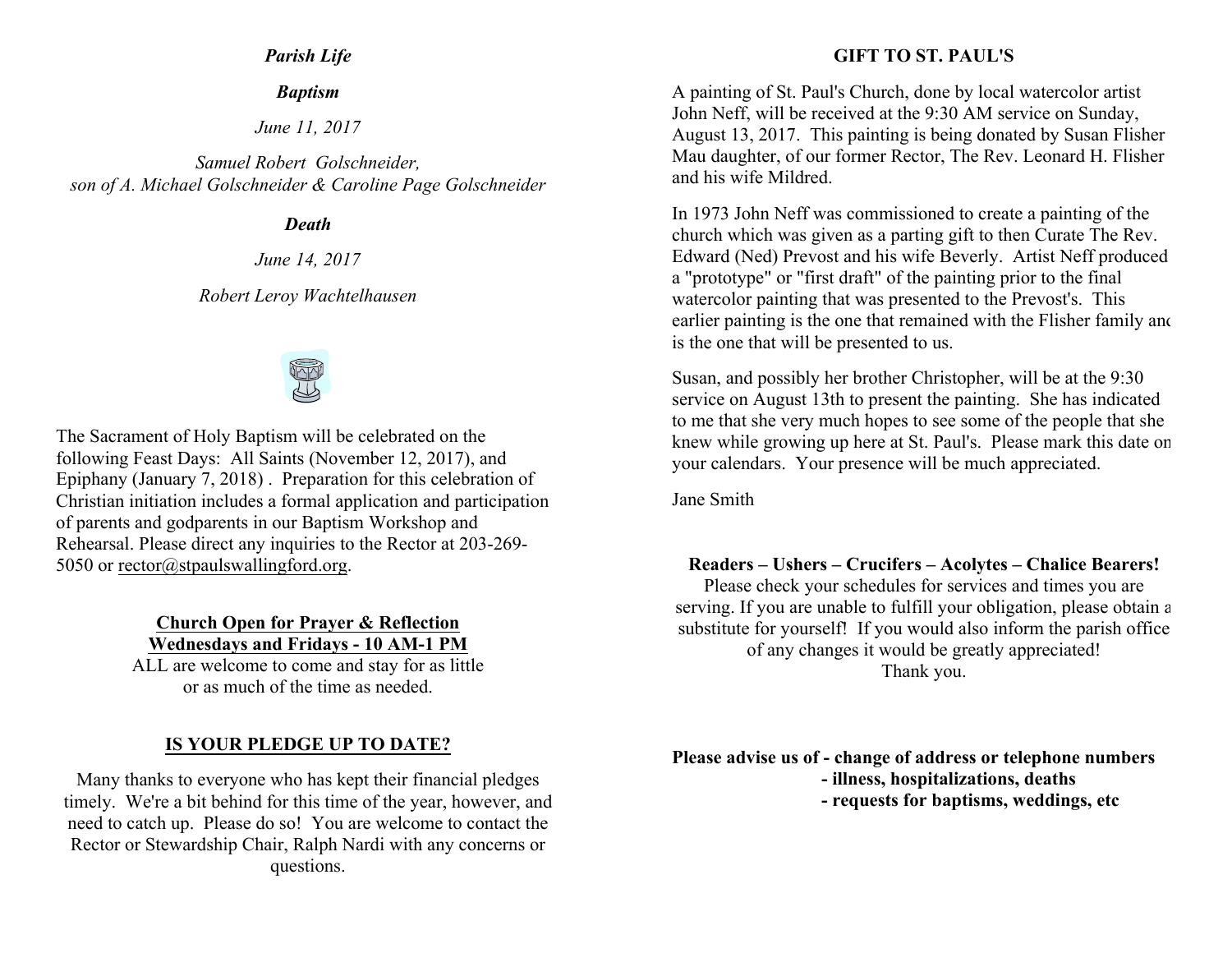## **CHECK THIS OUT!**

To be in St. Paul's sanctuary on a sunny afternoon is a wonderful experience. The sun is shining through the stained glass windows on the south side of the church bathed the sanctuary in beautiful colors and gives one a lonely feeling of peace and serenity. It's easy, too, to remember the hundreds of people who through the years have shared the love of God with each other in this beautiful place.

A similar experience of beauty, peace and serenity might be felt as well in the Memorial Garden. Thanks to the design of Master Gardener, Bob Bartosiak, new flowering plants and bushes have been planted that will provide beautiful colors from May to November. It, too, is a lovely place or peace and serenity where the names of loves ones whose ashes are buried there are carved into stones around the edge of the garden.

Members of the garden committee are often emotionally touched by mementos that visitors have left there in remembrance of a loved one. Occasionally a single flower or a small bouquet has been placed in front of a stone, or something even a small plaque, or a picture of a loved one. Perhaps the item found was a small bottle of Tums! After a respectful few days each of these items are discarded. However, the only items not allowed in the garden are additional plants that are actually dug into the soil.

Please feel free at any time to visit the garden and enjoy the peace and serenity of this lovely little piece of land. Perhaps to sit on one of the benches to read a book, eat you lunch, or just to enjly a few minutes of peace and quiet. Some of the flowering bushes are especially attractive to butterflies and hummingbirds and if you sit quietly enough, you might even get to see a bird enjoying the pleasure of bathing in the birdbath.

Lois Olesen

## **St. Paul's Graduates - 2017**

**Aaron Baxter,** son of David & Marci Baxter, graduated from Hopkins School, New Haven, on June 9. He will be attending Syracuse University in the fall.

**Andrew Baxter,** son of David & Marci Baxter, graduated from Hopkins School, New Haven, on June 9. He will be attending Brandeis University in the fall.

**Dana Baxter,** daughter of David & Marci Baxter, graduated from Hopkins School, New Haven, on June 9. She will be attending Tufts University in the fall.

**Ryan Cosgrove,** son of John & Ann Cosgrove, graduated on June 16th at Mark T. Sheehan High School. He will be attending Eastern Connecticut State University this fall majoring in Finance.

**Timothy Earley,** son of Steve & Beth Earley, graduated Magna Cum Laude from the University of New Haven, on May 13th with a bachelor's degree in Forensic Science, Biology, Genetics and Biotechnology. He will be pursuing a PhD in Biology at Wesleyan University starting this fall.

**Julia Eldridge,** daughter of Ramona Eldridge & Steve Eldridge, has graduated from the University of Connecticut on May 7th with a degree in History and Education. After interning this summer at the Connecticut River Museum, she'll pursue her Masters Degree in teaching this fall at the University of Nottingham in a joint program with UConn. She returns to Connecticut for spring semester interning with the Connecticut Historical Society.

**Caroline Harrington,** daughter of Jerry & Nancy Harrington, graduated from Masters Education Leadership from Post University in May 2017.

**Jordan Kawulicz,** granddaughter of Jeff & Trudy Guth, graduated from Virginia Tech with a degree in Construction Engineering Management on May 11. She will be working for Shawmut Design and construction in Boston, MA.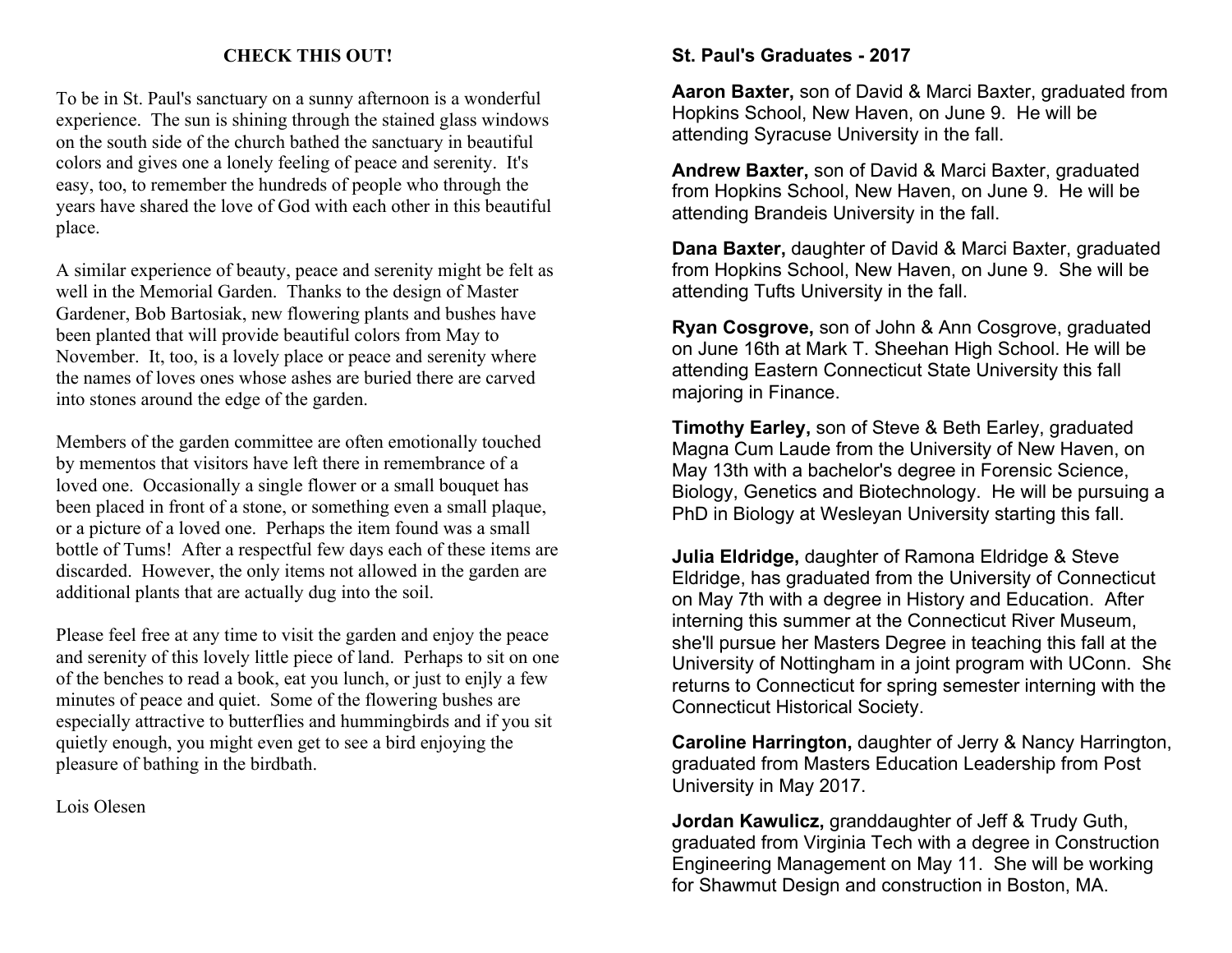## **St. Paul's Graduates - 2017**

**Justin Leone,** grandson of Anne Leone, graduated from Massachusetts Academy, Buzzard's Bay, MA with a Bachelor's of Science in Marine Engineering, Licensed Third Assistance Engineer, Steam, Motor, and Gas Turbine, Unlimited Horsepower, through examinations administered by the United States Coast Guard, and graduated on June 17th. His goal is to work aboard a Merchant Marine vessel or private company or large state side operations facility.

**Stephanie Leone,** granddaughter of Anne Leone, graduated from Endicott College, Beverly, MA, Bachelor's of Fine Arts in Graphic Design, Business Minor, Studio Minor on May 20th. Her goal is to work in a Marketing Firm.

**Sarah Murray,** daughter of Stacy & Christopher Murray, has graduated from Providence College with a Master's in Education/School Administration. This fall she will be teaching sophomore English at Bishop Hendrickson High School in Warwick, RI.

**Sara Neilson,** daughter of Dena Virgulto and Dan Nielson, stepdaughter of Paul Virgulto, graduated from Lyman Hall High School on June 16th. She plans to attend Albertus Magnus College majoring in criminal justice and psychology.

**Gretchen Oestreicher,** daughter of Wendy & Brad Oestreicher, graduated Cum Laude from Suffolk University in Boston in December 2016 with a BA in International Relations and minors in Philosophy and Women and Gender Studies. Currently working in Wallingford, Gretchen plans on returning to Madrid, Spain to enter the Teaching English as a Foreign Language (TEFL) program in November.

**Abigail Emily Page,** daughter of Rob & Debi Page, graduated Magna Cum Laude from New York University, December 2016, with a bachelor's degree in English and American Literature with a concentration in Creative Writing. She is an aspiring teacher, writer and learner.

**Cole Rourke,** son of Chris & Suzy, graduated from H. C. Wilcox Technical High School on Friday, June 16.

**Edward Speyer,** son of Andrew & Clare Speyer, graduated from Northwestern University on Friday, June 16th, with a degree in chemical Engineering. He begins work in July with Dow Chemical in Delaware.

**Casey Erik Winberg,** son of John & Shawn Winberg, graduated on June 16th at Mark T. Sheehan High School. He will be attending the University of New Haven in the fall, majoring in Forensics.

> **Times for St. Paul's Sunday Service Comcast Cable Channel 18 Frontier Channel 99 www.WPAA.TV** - **WPAA on the Internet Sunday - 5:00 PM Monday - 8:00 AM Wednesday - 2:00 PM Saturday - 7:00 PM**



Episcopal Church

**St. Paul's Graduates - 2017**

The parish office is open Tuesday – Friday 9:00 AM – 1:00 PM. The telephone number is (203) 269-5050.